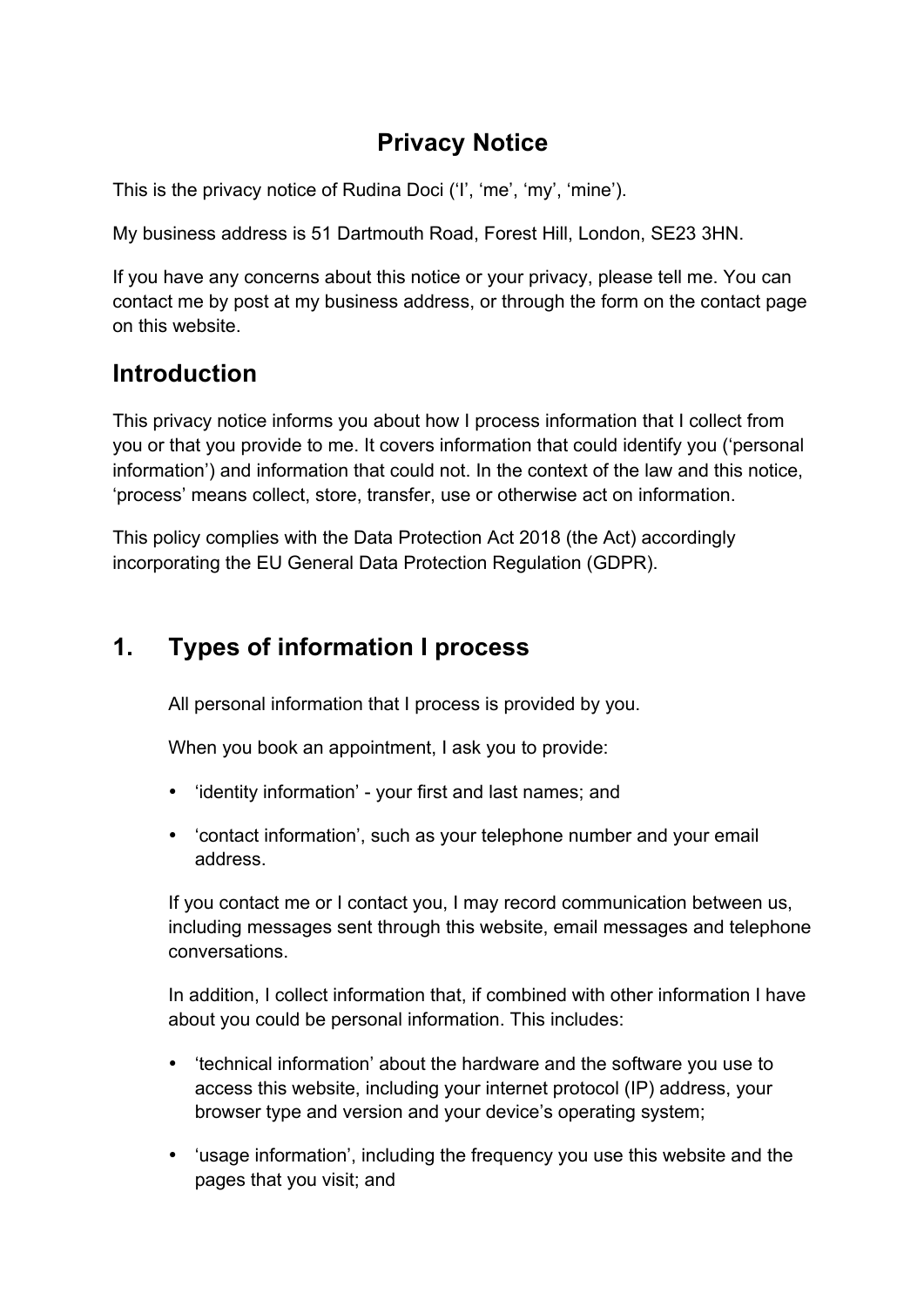• 'marketing preferences' that tell me what types of marketing you would like to receive, specifically, whether you consent to use of non-essential cookies.

#### **2. The bases on which I process personal information**

The law requires me to determine under which of six defined bases I process different categories of your personal information, and to notify you of the basis for each category.

If a basis on which I process your personal information is no longer relevant then I shall immediately stop processing your data.

If the basis changes then if required by law I shall notify you of the change and of any new basis under which I have determined that I can continue to process your information.

## **3. Contractual obligation**

If you make an appointment with me, I process your identity information and contact information on the basis of 'Contractual Obligation' – that you intend that you and I enter into a contract for services.

# **4. Consent**

Through actions when otherwise there is no contractual relationship between us, such as when you contact me for any other purpose than to make an appointment, I reasonably presume that you give your consent for me to reply to you. As such, I process your personal information on the basis of 'Consent'.

I continue to process your information on this basis until you withdraw your consent or it can be reasonably assumed that your consent no longer exists.

You may withdraw your consent at any time by telling me. However, if you do so, you may not be able to use this website or my services further.

# **5. Legitimate interests**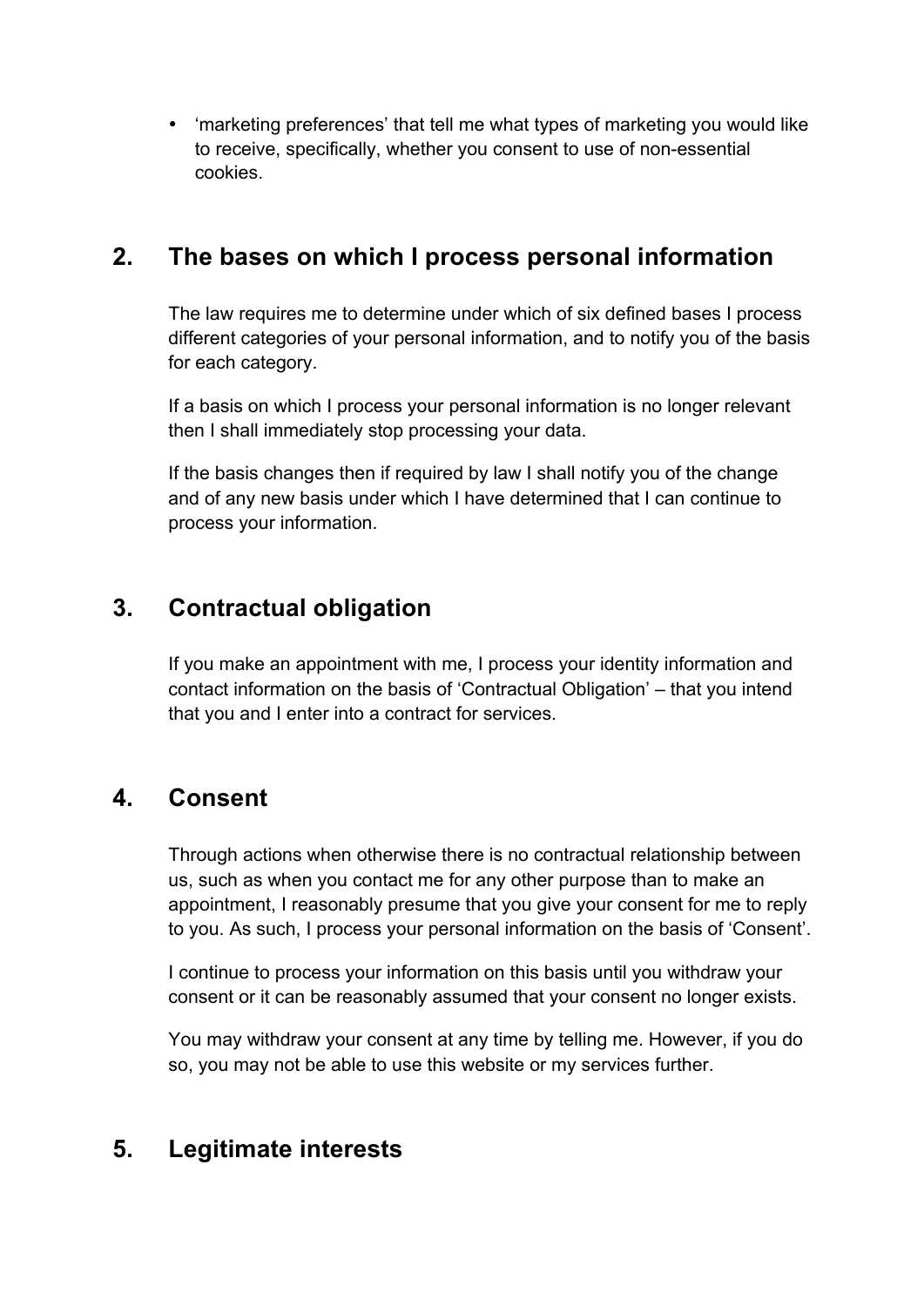I may process information on the basis of 'Legitimate Interest' where I determine that one exists either to you or to me.

Where I process your information on this basis, I do so after having given careful consideration to:

- whether the same objective could be achieved through other means, such as with your consent;
- whether processing (or not processing) might cause you harm; and
- whether you would expect me to process your data, and whether you would, in the round, consider it reasonable to do so.

For example, I may process your data on this basis for the purposes of record-keeping for the proper and necessary administration of my business; or protecting and asserting the legal rights of any party.

## **6. Information I process because I have a legal obligation**

Sometimes, I must process your information in order to comply with a statutory obligation.

For example, I may be required to give information to legal authorities if they so request or if they have the proper authorisation such as a search warrant or court order.

This may include your personal information.

## **Other matters**

#### **7. Cookies**

Cookies are small text files that are placed on your computer's hard drive by your web browser when you visit a website that uses them. They allow information gathered on one web page to be stored until it is needed for use at a later date.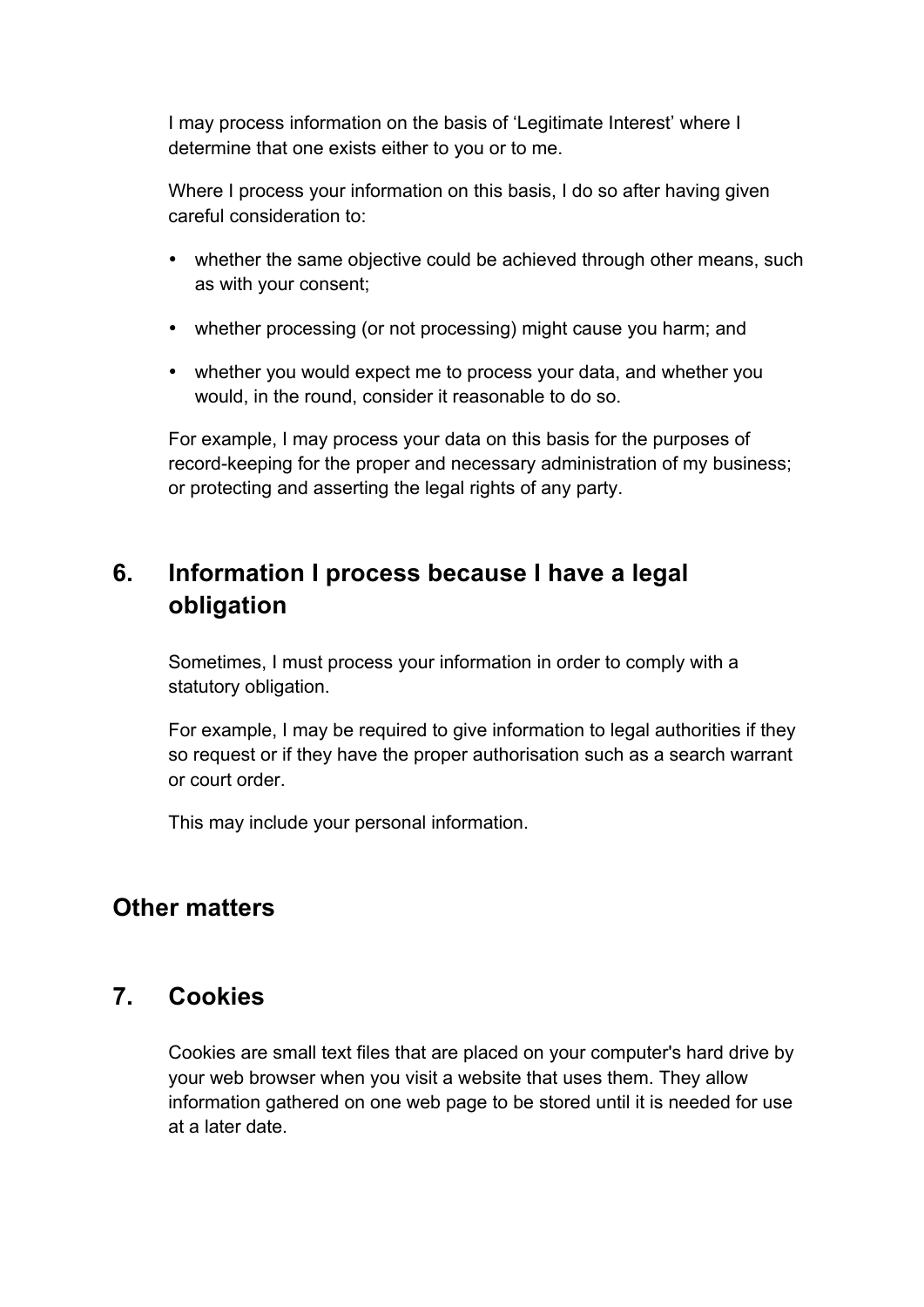They are commonly used to provide you with a personalised experience while you browse a website, for example, allowing your preferences to be remembered.

They can also provide core functionality such as security, network management, and accessibility; record how you interact with the website so that the owner can understand how to improve the experience of other visitors; and serve you advertisements that are relevant to your browsing history.

Some cookies may last for a defined period of time, such as one visit (known as a session), one day or until you close your browser. Others last indefinitely until you delete them.

Your web browser should allow you to delete any you choose. It also should allow you to prevent or limit their use. Your web browser may support a plugin or add-on that helps you manage which cookies you wish to allow to operate.

The law requires you to give explicit consent for use of any cookies that are not strictly necessary for the operation of a website.

This website is hosted by Wix, which uses cookies for a number of different reasons including for security purposes; for monitoring the performance of this website; and for providing a good experience for visitors. You can read more about how Wix uses cookies at https://support.wix.com/en/article/cookies-andyour-wix-site

#### **8. Data may be processed outside the European Union**

My business is based in the UK.

My website hosting provider, Wix, is based in Israel. Israel is considered by the European Commission to offer an adequate level of protection for the personal information of EU Member State residents.

Your personal information may be stored through Wix's data storage, databases and the general Wix applications. Data is stored on secure servers behind a firewall.

Your data may be maintained, processed and stored by Wix and their authorised affiliates and service providers in the United States of America, in Europe (including in Lithuania, Germany and Ukraine), in Israel, and in other jurisdictions as necessary for the proper delivery of their services and/or as may be required by law.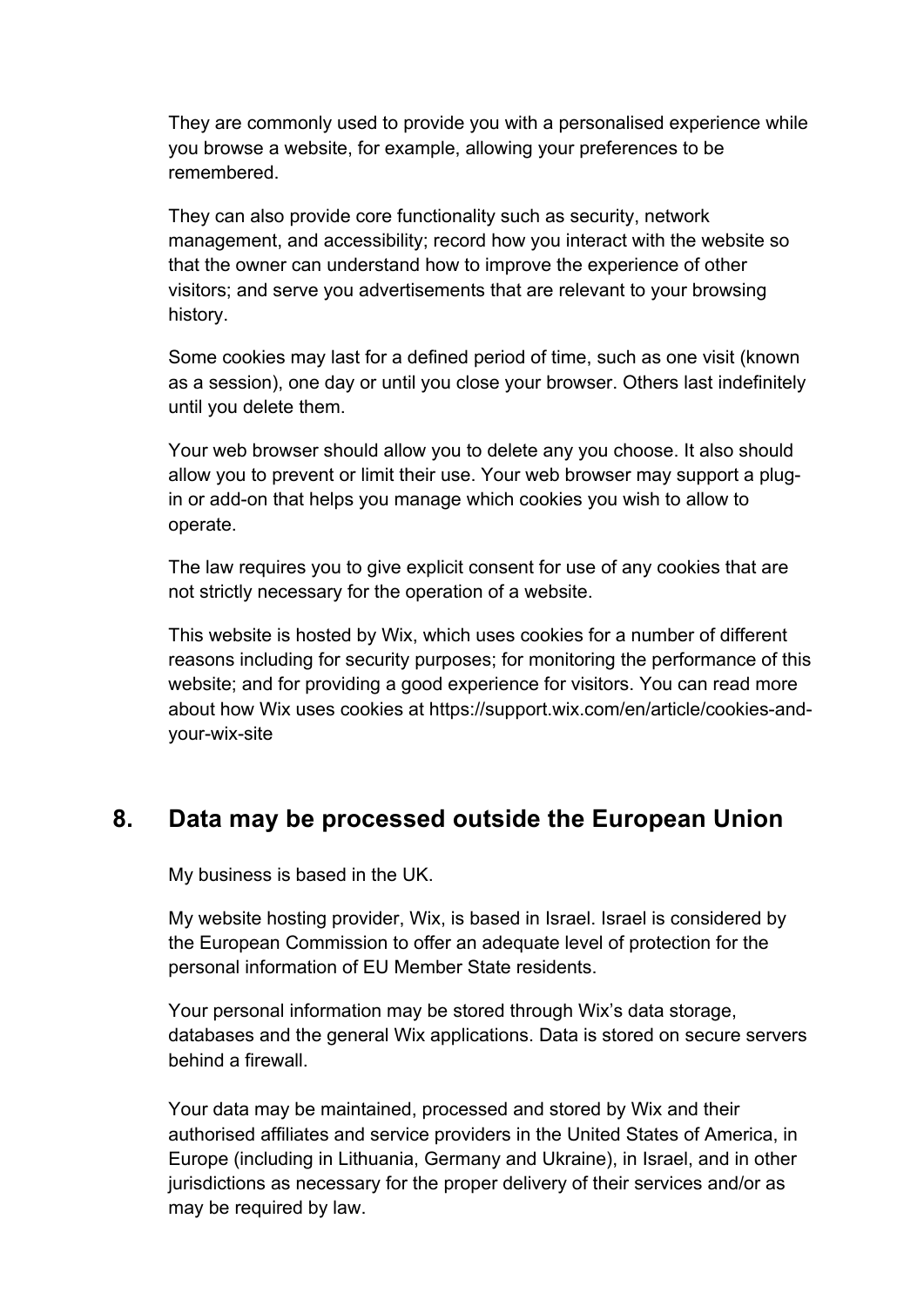Wix affiliates and service providers that store or process your data on Wix's behalf are each contractually committed to keep it protected and secured, in accordance with industry standards and regardless of any lesser legal requirements which may apply in their legal jurisdiction.

Wix's full privacy policy can be viewed at: https://www.wix.com/about/privacy

## **9. Control over your own information**

It is important that the personal information I hold about you is accurate and current. Please keep me informed if your personal information changes.

At any time, you may contact me to request that I provide you with the personal information I hold about you.

When I receive any request to access, edit or delete personal identifiable information I shall first take reasonable steps to verify your identity before granting you access or otherwise taking any action. This is important to safeguard your information.

# **10. Complaining**

When I receive a complaint, I record all the information you have given to me.

I use that information to resolve your complaint.

If your complaint reasonably requires me to contact some other person, I may decide to give to that other person some of the information contained in your complaint. I do this as infrequently as possible, but it is a matter for my sole discretion as to whether I do give information, and if I do, what that information is.

If a dispute is not settled then I hope you will agree to attempt to resolve it by engaging in good faith with me in a process of mediation or arbitration.

## **11. Retention period for personal data**

I keep your personal information only for as long as required:

• to provide you with my services;